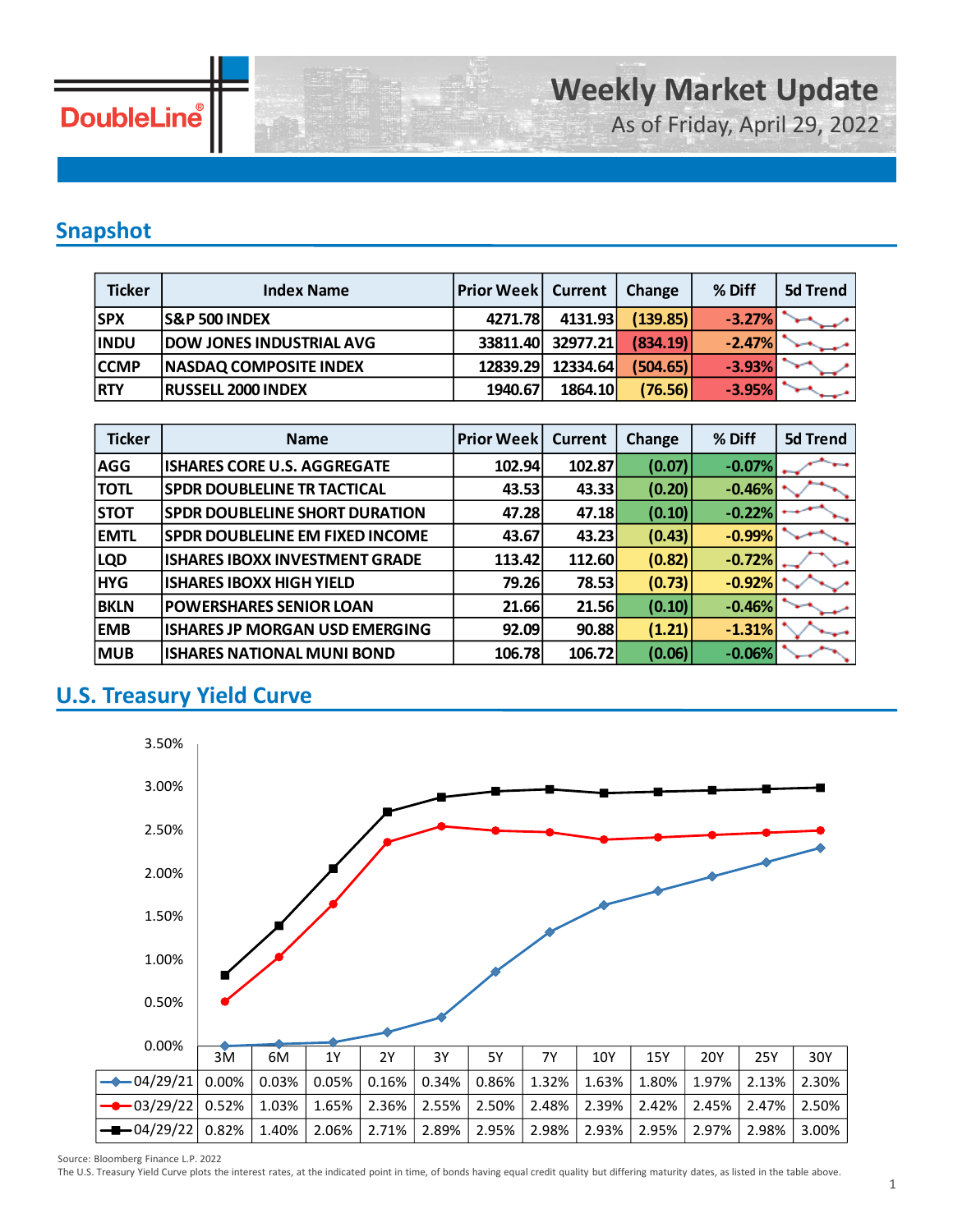# **DoubleLine**

# Friday, April 29, 2022

## **U.S. Personal Consumption Expenditure (Seasonally Adjusted, YoY%)**



## **U.S. New Home Sales (Seasonally Adjusted Annual Rate, Thousands)**



### **Conference Board Consumer Confidence Index (Seasonally Adjusted, 1985=100)**

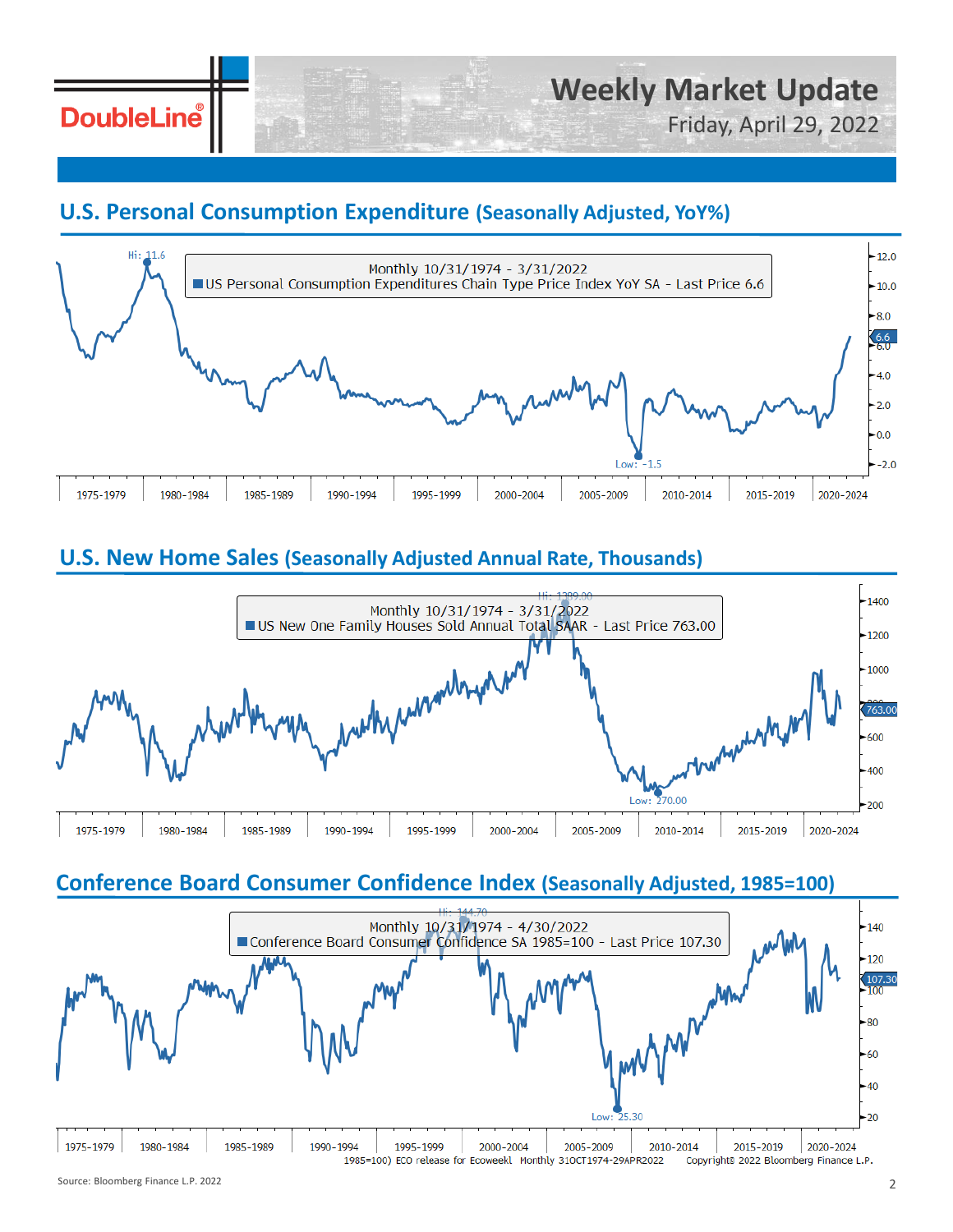# **DoubleLine**

# **Weekly Market Update**

As of Friday, April 29, 2022

**Foreign Exchange**







### **Rates**







## **Commodities**